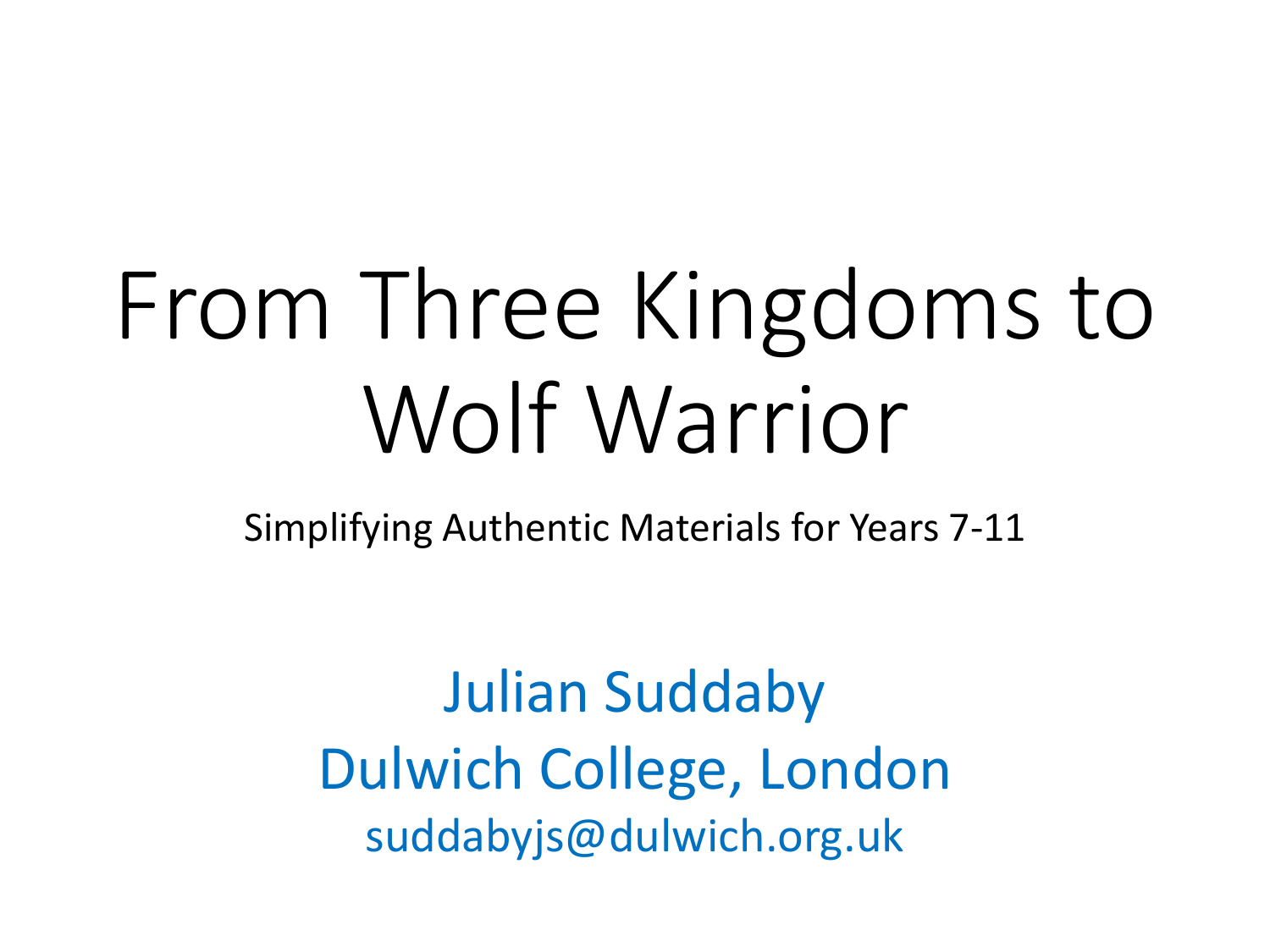Why?

• Because the GCSE will contain authentic materials

• Because the pupils enjoy it

• Because the teachers enjoy it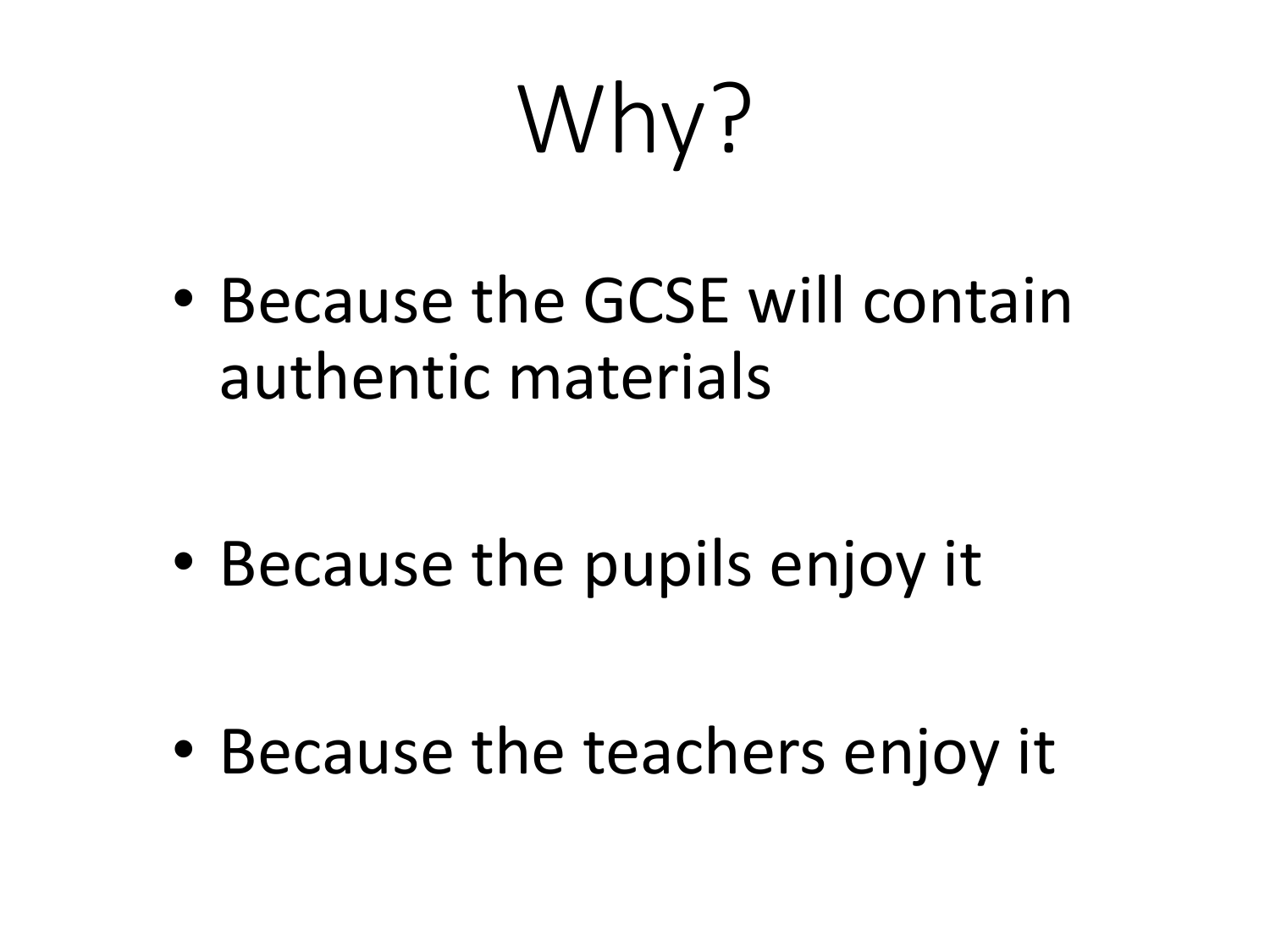How?

• Simplify in terms of volume

• Simplify in terms of understanding

• Simplify in terms of outcome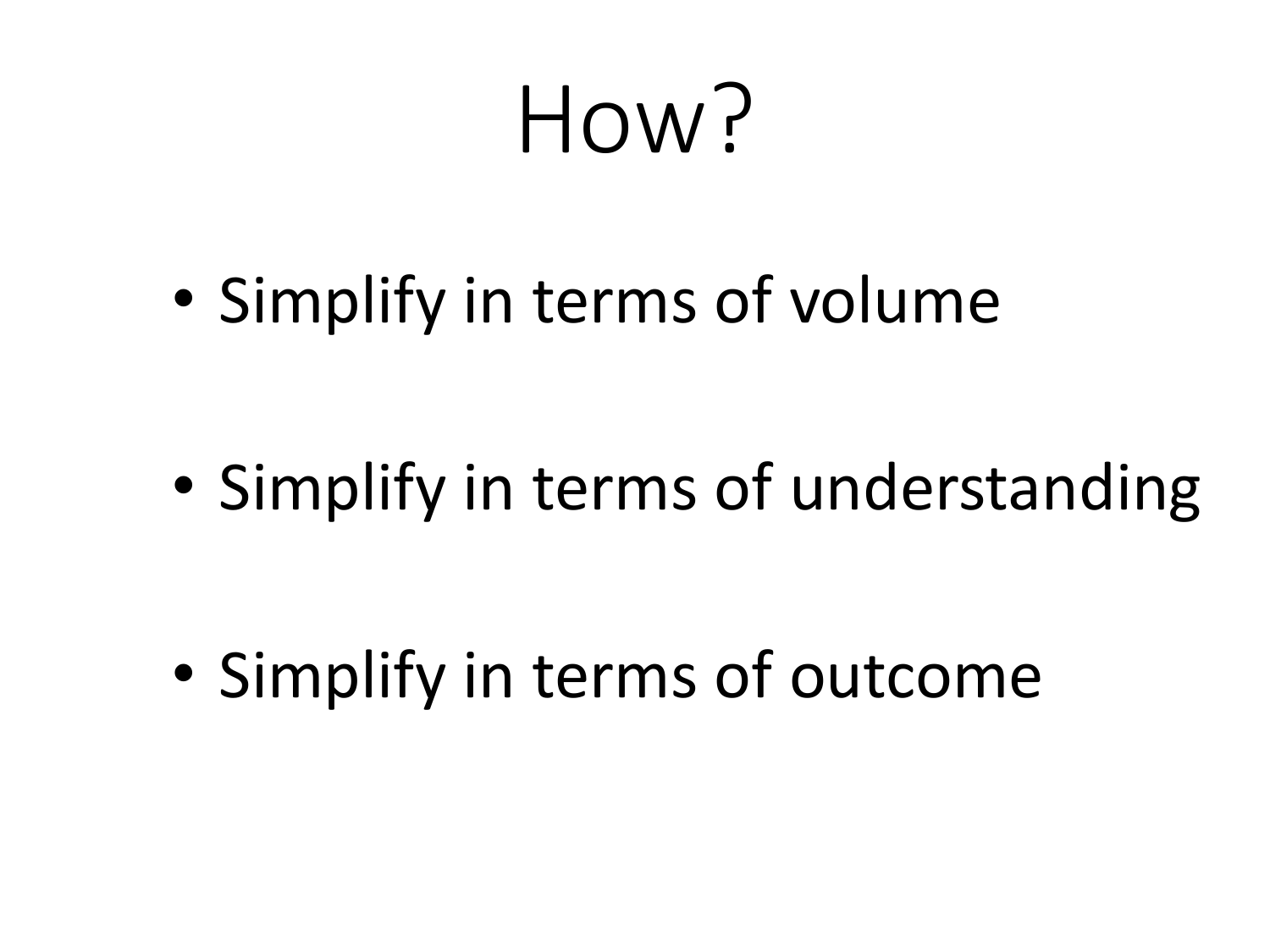#### Example 1 of 5: Three Kingdoms SoW aim: Pupils revise characters  $\equiv$ ,  $+$ , 日

Cultural aim: Pupils learn about the Three Kingdoms period.

Bonus linguistic knowledge: 万wàn

Resource: <https://www.youtube.com/watch?v=7ATELyVv9SU>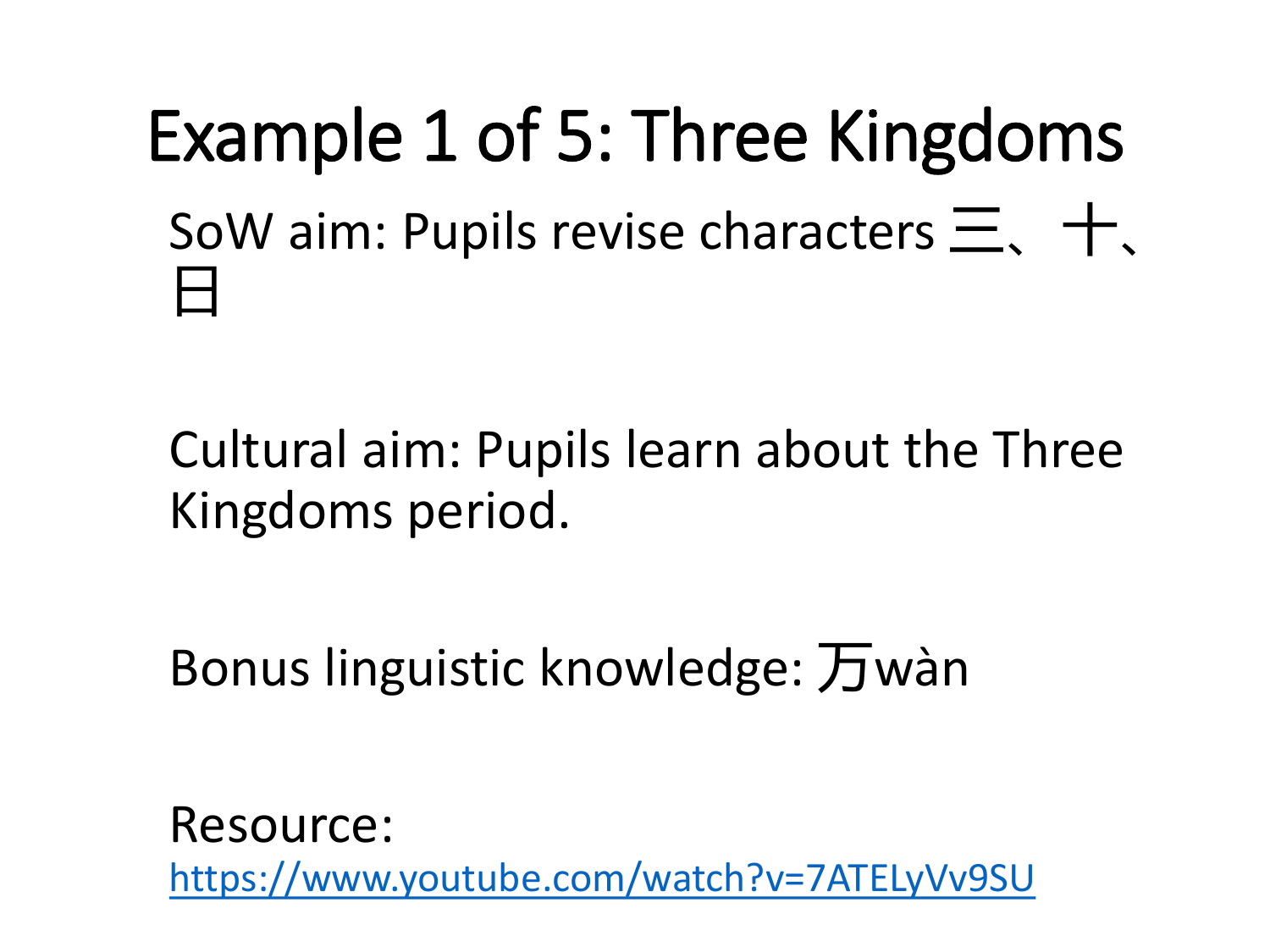### Example 2 of 5: Magazines

SoW aim: Pupils revise characters and radicals from Jinbu 1 (国、鸟、口、朋友的)

Cultural aim: Pupils encounter a range of Chinese magazines

Bonus linguistic knowledge: 哭、王国、国 王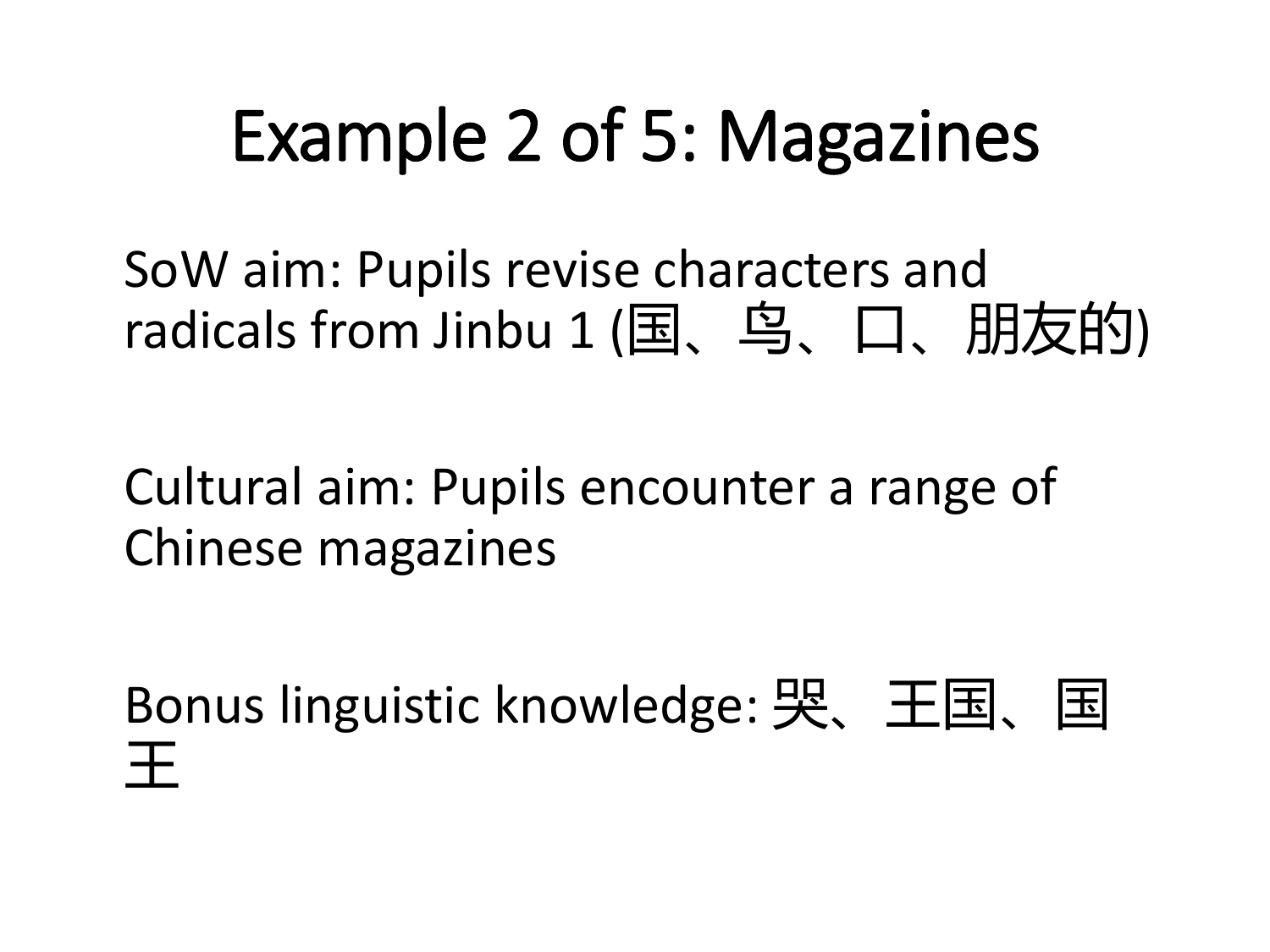# Example 3 of 5: A music video

SoW aim: Pupils revise characters and radicals from Jinbu 1 (天、下、个、妹)

Cultural aim: Pupils are introduced to Chinese opera

Bonus linguistic knowledge: 掉、林

Resource:

<https://www.youtube.com/watch?v=kYg0QXCt3RQ>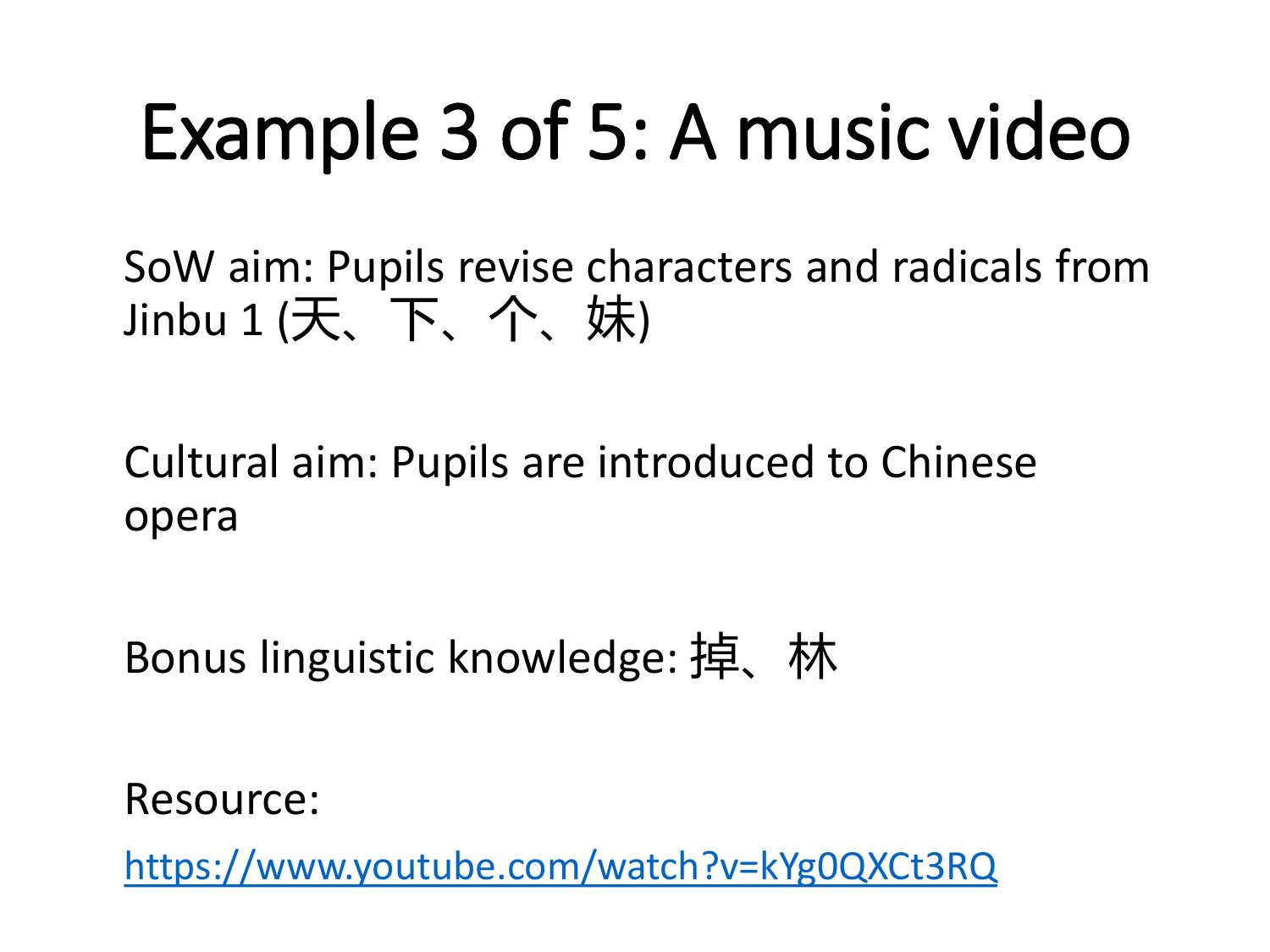# Example 4 of 5: Radio

SoW aim: Pupils revise characters and words 新闻、交通、体育、音乐、古典、外语、 长书

Cultural aim: Pupils are introduced to the variety of radio stations available

Bonus linguistic knowledge: 广播

Resource: <http://www.rbc.cn/audio/2017gbhf.shtml>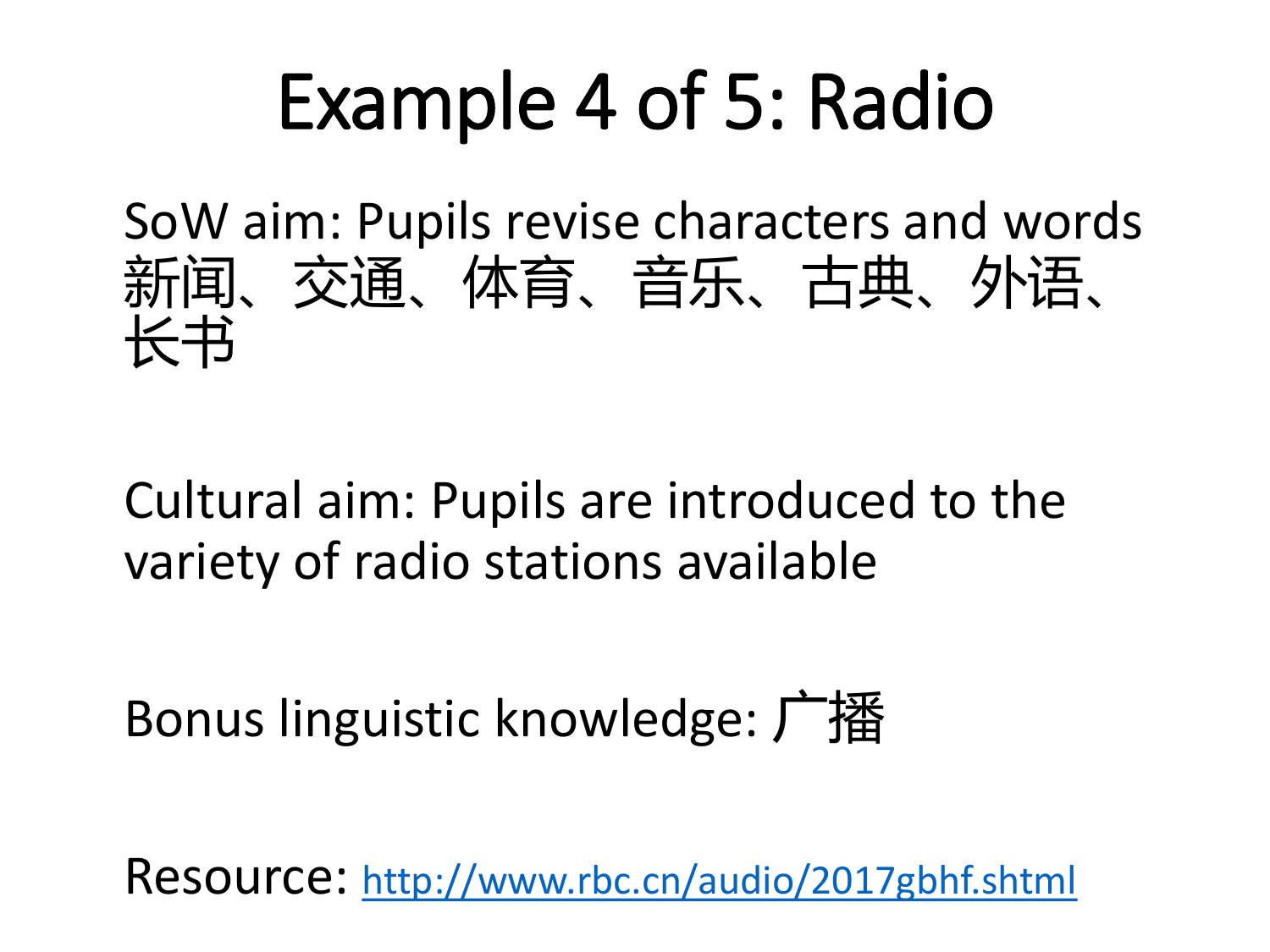### Example 4 of 5: Radio



Resource: <http://www.rbc.cn/audio/2017gbhf.shtml>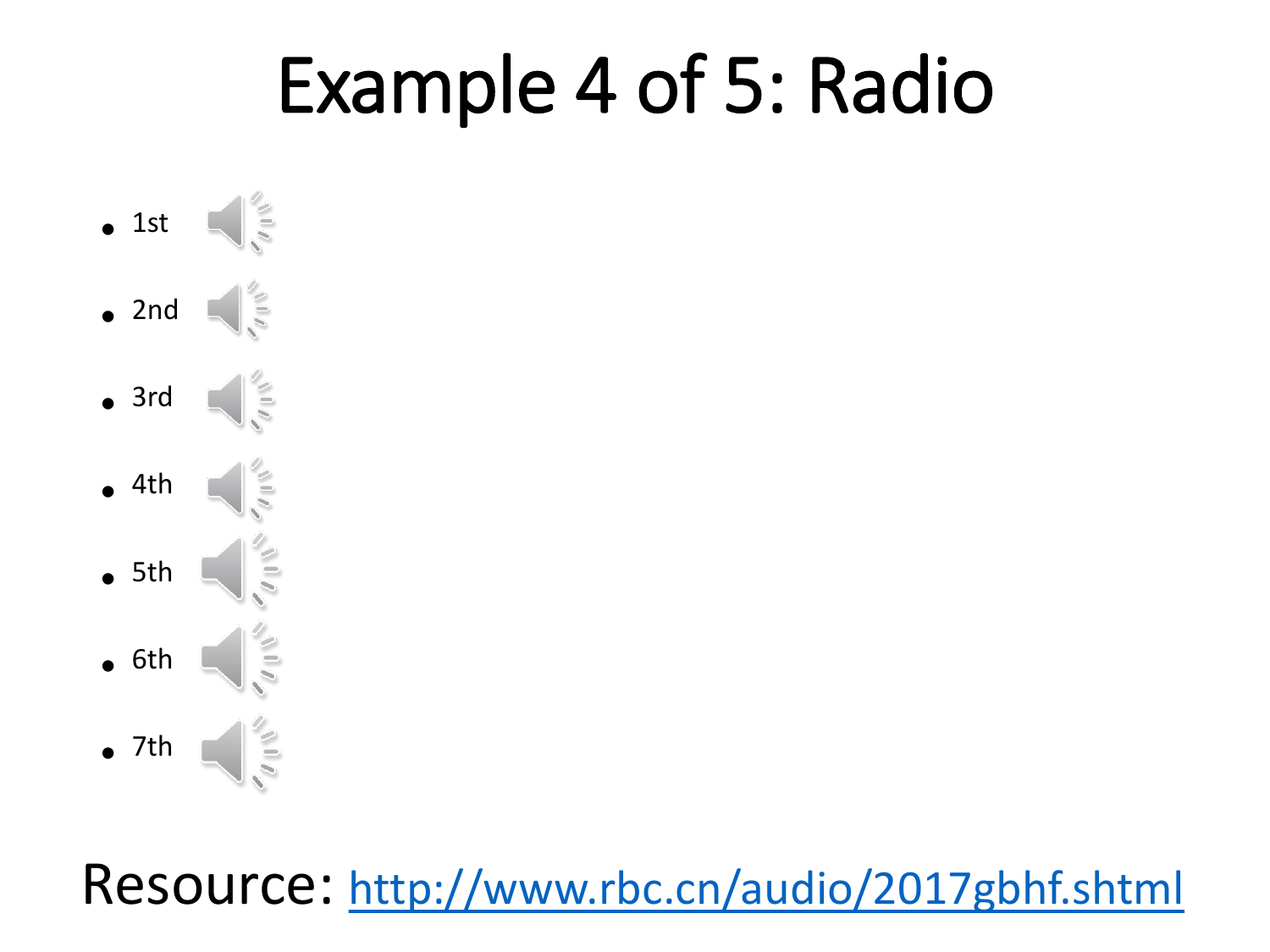# Example 5 of 5: Movies

SoW aim: Pupils revise 前、力、工、金、爸、中 国、美国、印度 and radicals 犭、 手

Cultural aim: Pupils are introduced to some of China's most popular movies

Bonus linguistic knowledge: 狼、速度、前任、功 夫、瑜伽等等

Resource: <http://www.boxofficemojo.com/intl/china/yearly/?yr=2017&p=.htm>